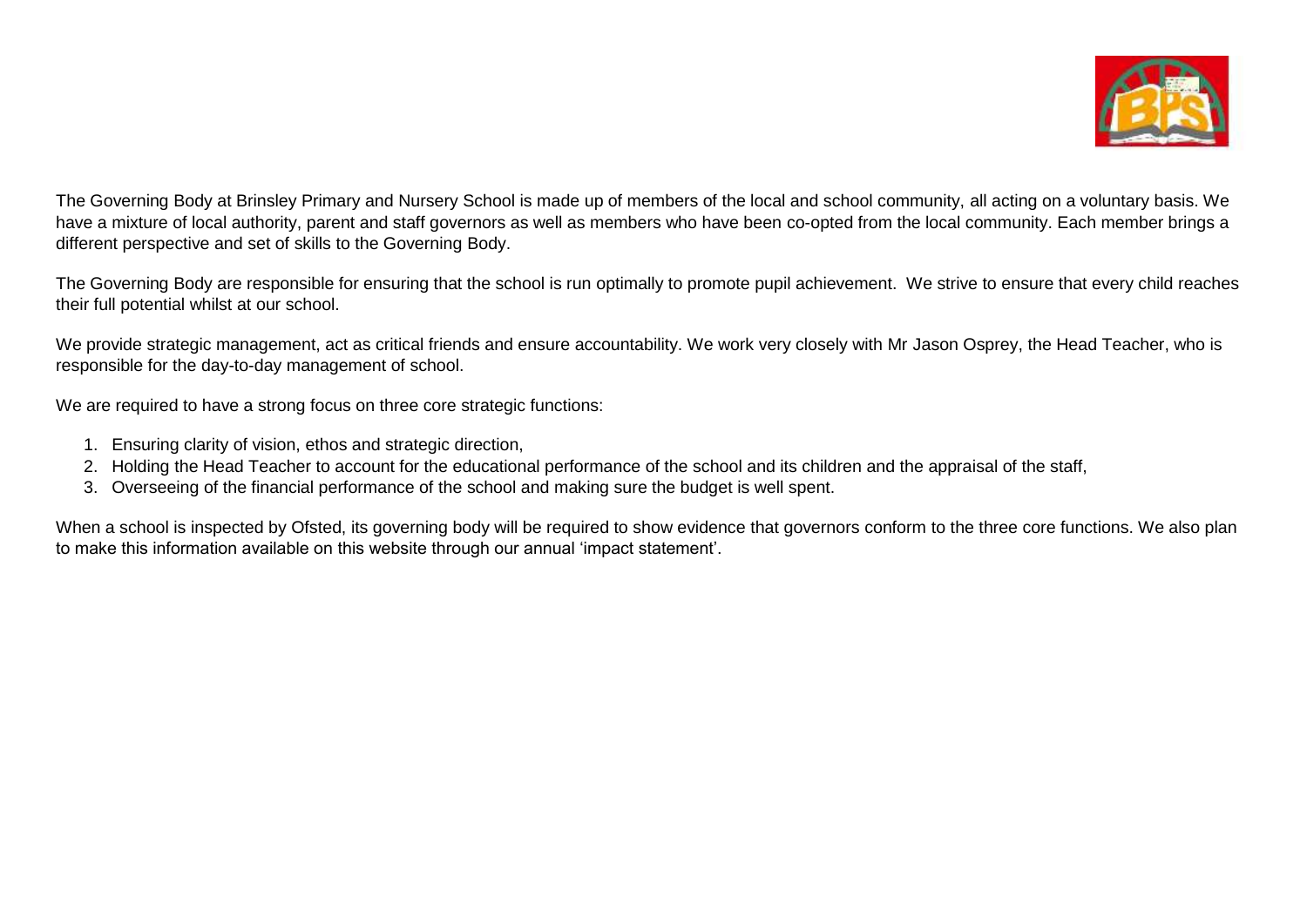| <b>Governing Bodies do:</b>                                                                                  | <b>Governing Bodies don't:</b>                                                                |
|--------------------------------------------------------------------------------------------------------------|-----------------------------------------------------------------------------------------------|
| Set the overall Budget for the school                                                                        | Inspect the school                                                                            |
| Decide on the level of pay for the school's teachers                                                         | After visiting the school, report back on the quality of teaching                             |
| Decide on the number of staff                                                                                | Authorise all expenditure                                                                     |
| Help to decide the priorities for improving the school when the school<br>improvement plan is being drawn up | Need to be aware of the performance objectives which have been set<br>for individual teachers |
| Ensure the National Curriculum is taught to all pupils                                                       | Decide on how pupils are taught different subjects                                            |
| Set targets for pupil achievement                                                                            | Have the right to exclude a pupil                                                             |
| Compare the performance of their school to similar schools                                                   | Write the school's policies on their own                                                      |
| Receive information about the quality of teaching in school                                                  | 'Rubber Stamp' recommendations from the Head Teacher                                          |
| Have a published strategy for dealing with parental complaints and<br>concerns                               | Automatically approve all apologies sent by Governors                                         |
| Ensure Health and Safety issues are addressed                                                                | Share concerns about staff capability                                                         |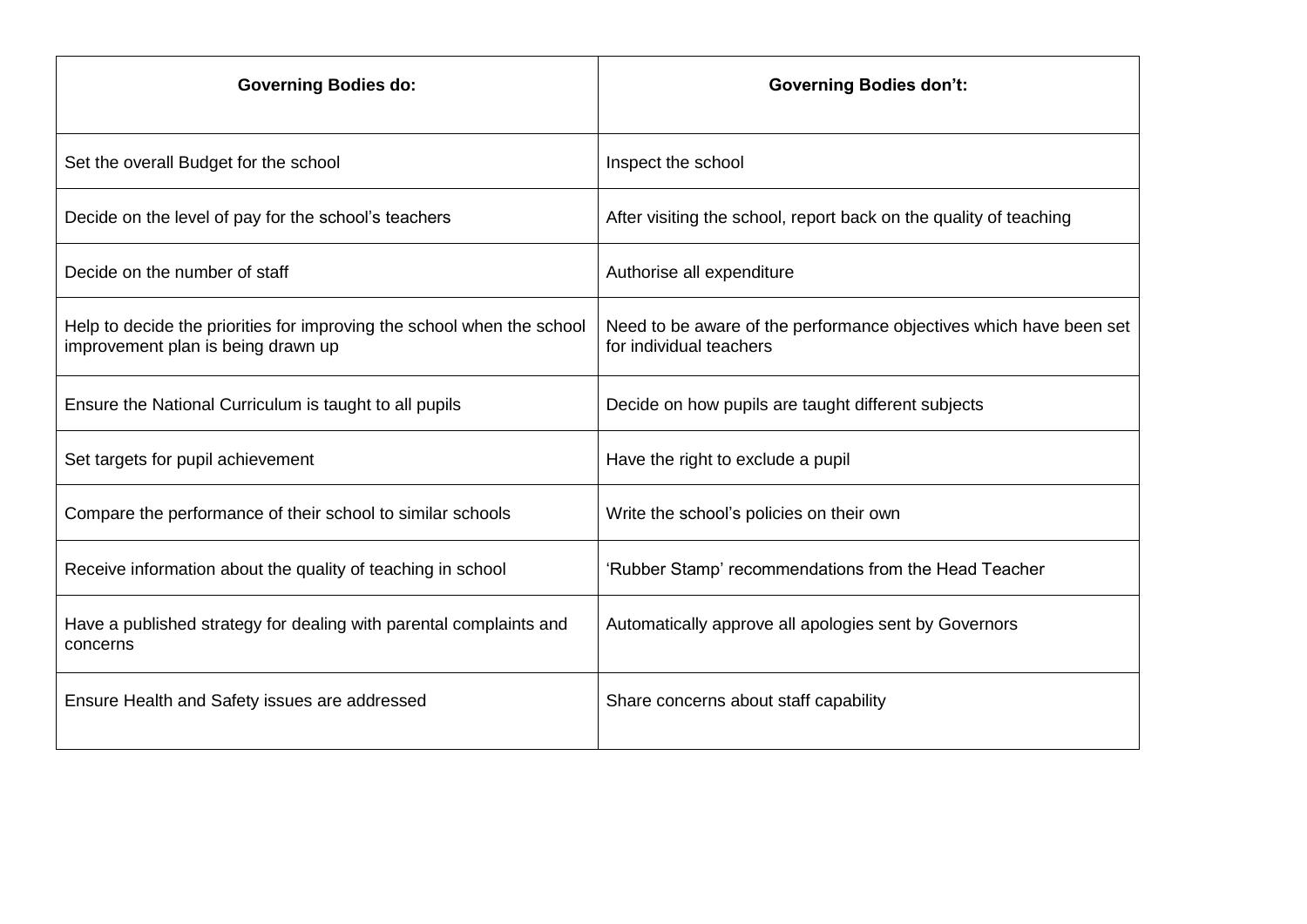**The makeup of the Governing Body at Brinsley Primary and Nursery School:**

**Our Governing Body consist of 12 members as follows:**

**The Head Teacher (who is permanent member of the Governing Body):**

**3 Parent Governors (who are elected by parents and carers of the children at the school):**

**1 Staff Governor (who is elected by staff at the school):**

**6 Co-opted Governors (who are appointed by the governing body based on their skills and experience):**

**1 Local Authority Governor - (who is nominated by the Local Authority and appointed by the Governing Body based on their skills and experience): this role is currently vacant**

| <b>Name</b><br>&<br><b>Start Date of</b><br>Governor | <b>Role</b>     | <b>Start</b><br><b>Date</b> | End<br>Date | Governor<br>Links for<br>2020/21 | <b>Appointed</b><br>by   | <b>Business</b><br><b>Interests</b> | <b>Financial</b><br><b>Interests</b> | Governance<br><b>Roles in</b><br><b>Other</b><br><b>Schools</b> | <b>Material</b><br><b>Interests</b><br>arising from<br>relationships<br>between<br>governors/and<br>or school staff | <b>Attendance</b><br>record-<br>committee<br>meetings $-$<br>previous<br>academic<br>year<br>2020/21 | <b>Attendance</b><br>$record -$<br>full<br>governor<br>$meetings -$<br>previous<br>academic<br>year<br>2020/21 |
|------------------------------------------------------|-----------------|-----------------------------|-------------|----------------------------------|--------------------------|-------------------------------------|--------------------------------------|-----------------------------------------------------------------|---------------------------------------------------------------------------------------------------------------------|------------------------------------------------------------------------------------------------------|----------------------------------------------------------------------------------------------------------------|
| Mr Jason<br><b>Osprey</b>                            | Head<br>Teacher | 28.08.20<br>19              | N/A         | Day to Day<br>Management         | Governing<br><b>Body</b> | None                                | None                                 | None                                                            | None                                                                                                                | 2/2                                                                                                  | 3/3                                                                                                            |
| 30.08.2019                                           |                 |                             |             |                                  |                          |                                     |                                      |                                                                 |                                                                                                                     | 100%                                                                                                 | 100%                                                                                                           |
| <b>Ms Lorraine</b>                                   | Chair of        | 03.11.18                    | 02.11.22    | Child                            | Governing                | None                                | None                                 | None                                                            | None                                                                                                                | 2/2                                                                                                  | 3/3                                                                                                            |
| <b>Berry</b>                                         | Governors       |                             |             | Protection                       | <b>Body</b>              |                                     |                                      |                                                                 |                                                                                                                     |                                                                                                      |                                                                                                                |
| 12.09.2008                                           | Co-Opted        |                             |             | Training<br>Inventory            |                          |                                     |                                      |                                                                 |                                                                                                                     | 100%                                                                                                 | 100%                                                                                                           |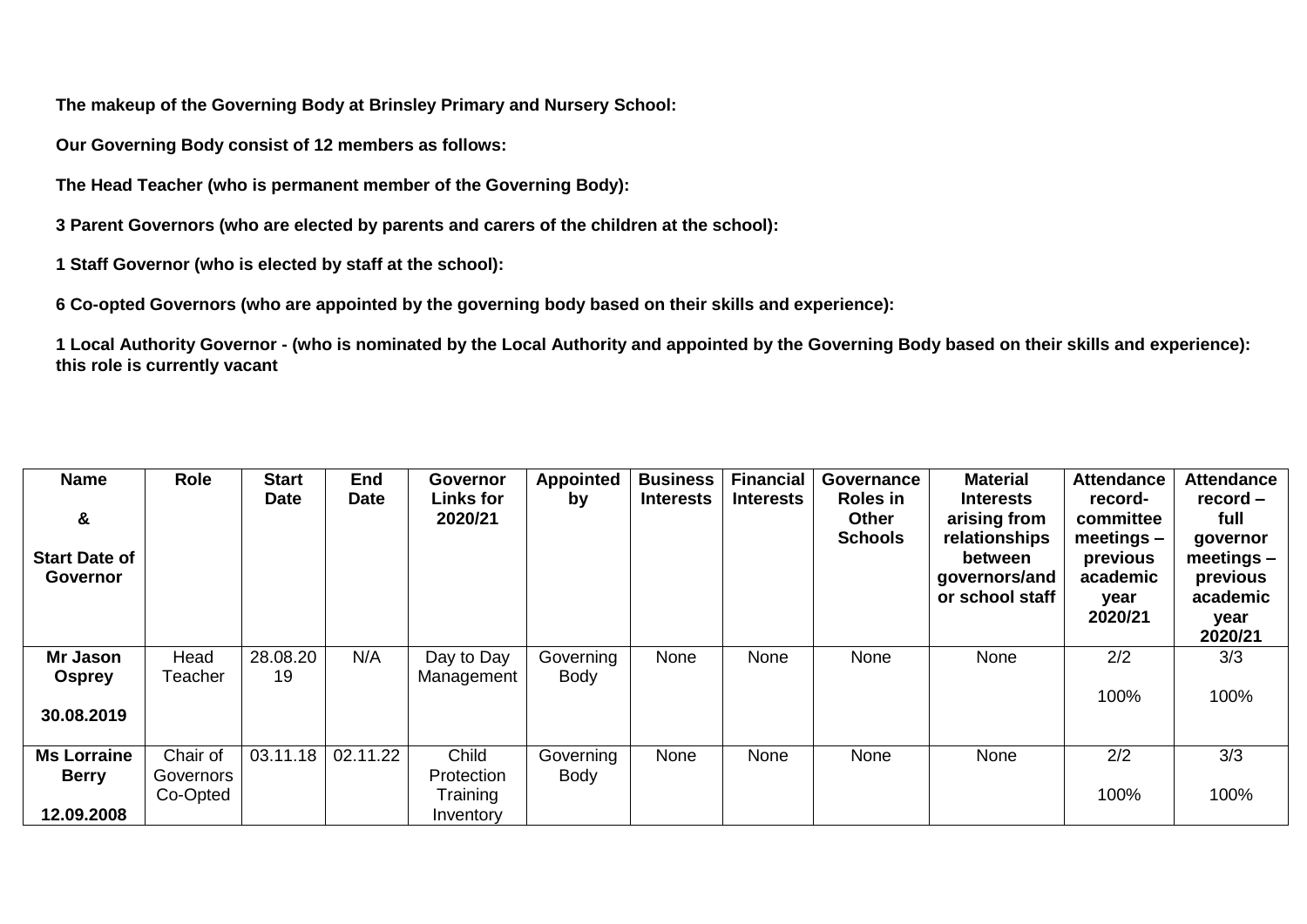| <b>Mrs</b><br><b>Charlotte</b><br><b>Harris</b><br>21.01.2016 | Co-Opted                      | 21.01.20 | 20.01.24 | Website<br>Review<br>Statutory<br><b>Policy Check</b>                                            | Governing<br>Body    | None        | None        | None | None | 2/2<br>100%              | $\overline{2/3}$<br>100%   |
|---------------------------------------------------------------|-------------------------------|----------|----------|--------------------------------------------------------------------------------------------------|----------------------|-------------|-------------|------|------|--------------------------|----------------------------|
| <b>Mrs Danielle</b><br>Sowerby<br>21.01.2016                  | Co-Opted                      | 21.01.20 | 20.01.24 | Head<br>Teacher<br>Appraisal<br>SEN/LAC                                                          | Governing<br>Body    | None        | None        | None | None | $\overline{2/2}$<br>100% | $\overline{1/3}$<br>33.3%  |
| <b>Mrs Michelle</b><br><b>Scrimshaw</b><br>12.09.2008         | Co-Opted                      | 03.11.18 | 01.11.22 |                                                                                                  | Governing<br>Body    | None        | None        | None | None | $\overline{2/2}$<br>100% | 3/3<br>100%                |
| <b>Mrs Vicky</b><br><b>Syson</b><br>26.06.2003                | Co-Opted                      | 13.10.21 | 12.10.25 | Health &<br>Safety<br><b>Discipline</b>                                                          | Governing<br>Body    | <b>None</b> | None        | None | None | $\overline{2/2}$<br>100% | $\overline{3/3}$<br>100%   |
| <b>Mrs Rachael</b><br><b>Teather</b><br>29.11.2019            | Co-Opted                      | 29.11.19 | 28.11.23 | <b>SEN/LAC</b><br>Health                                                                         | Governing<br>Body    | None        | <b>None</b> | None | None | 1/2<br>50%               | $\overline{1/3}$<br>33.3%  |
| <b>Mrs Lauren</b><br><b>Mee</b><br>05.03.2020                 | Parent                        | 05.03.20 | 04.03.24 | Numeracy<br>Literacy<br><b>SEN/LAC</b><br>Pupil<br>Premium<br>PE                                 | Parent<br>Nomination | None        | None        | None | None | 2/2<br>100%              | $\overline{2/3}$<br>66.6%  |
| <b>Mrs Sara</b><br><b>Holland</b><br>05.05.2015               | <b>Vice Chair</b><br>Co-Opted | 21.05.19 | 20.05.23 | Head<br>Teacher<br>Appraisal<br>Numeracy<br>Science<br>Health<br><b>GDPR</b><br>Mental<br>Health | Parent<br>Nomination | None        | None        | None | None | 2/2<br>100%              | $\overline{2/3}$<br>66.66% |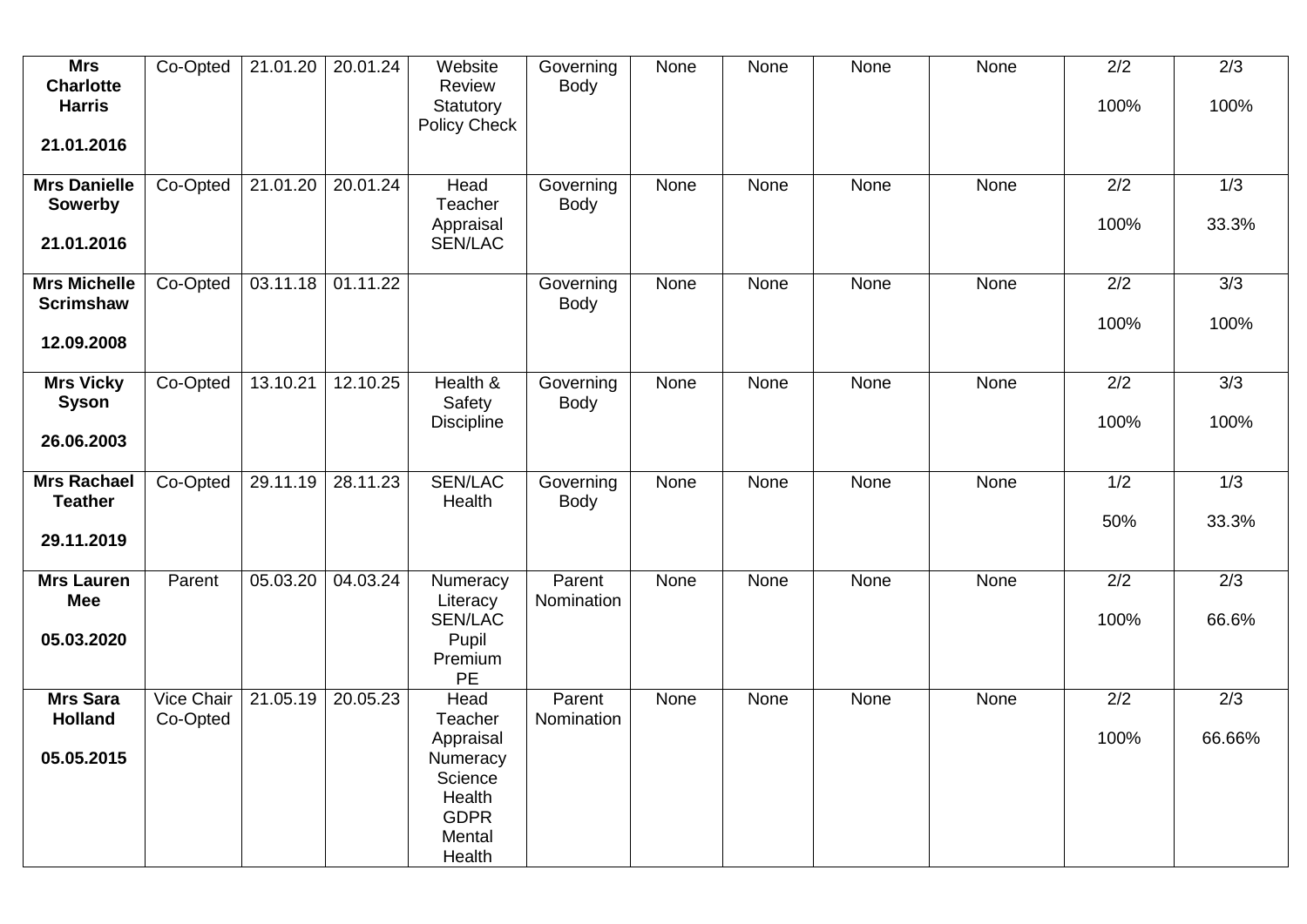| <b>Mrs Lucy</b><br><b>McIntyre</b><br><b>Sowter</b><br>01.03.2017 | Parent | 12.07.21 | 11.07.25                    | <b>Discipline</b><br>Literacy<br>SEN/LAC<br>Pupil<br>Premium<br><b>PE</b><br>Mental<br>Health | Parent<br>Nomination       | None | None | None | None | 2/2<br>100% | 2/3<br>66.66% |
|-------------------------------------------------------------------|--------|----------|-----------------------------|-----------------------------------------------------------------------------------------------|----------------------------|------|------|------|------|-------------|---------------|
| <b>Mrs Fiona</b><br><b>Bates</b><br>22.09.2017                    | Staff  | 22.09.21 | 21.09.25                    |                                                                                               | <b>Staff</b><br>Nomination | None | None | None | None | 2/2<br>100% | 3/3<br>100%   |
| <b>Mr Richard</b><br><b>Chamberlain</b>                           | LA     | 19.05.20 | 11.02.22<br>Stepped<br>down | <b>SEN/LAC</b><br><b>ICT</b>                                                                  | L A<br>Governor            | None | None | None | None | 1/2<br>50%  | 1/3<br>33.3%  |

As well as attending formal Governing Body meetings, we all play an active part within school and attend governor training sessions on various educational issues to help us in our role. We are also responsible for regularly reviewing school policies, ensuring compliance with relevant regulations/legislation.

## **Our Governors**

The Governors are supported in the role by a Clerk to the Governors who is Mrs Debra Shaw and Dave Allen for the Full Governors Meeting.

We meet at least 6 times per year for formal meetings in the form of Committee meetings or Full Governors meetings and also meet to attend a range of training throughout the year. We also hold separate Standards Committee meetings to examine the progress data in Reading, Writing and Maths in each year group.

The Head Teacher and the Chair of Governors also meet regularly to discuss any relevant issues and to monitor progress of the school action plan.

Governors can be contacted via the school office (personally, by telephone or email) or via the Head Teacher. If you are interested in becoming a Governor, please contact the school office on 01773 783898 to arrange an appointment with Mr Osprey.

## **Governor's promise**

As governors we help set the vision and values of the school and work in partnership with staff, parents and children to create the right conditions for learning, thus enabling our children to reach their personal goals. We know our role is helping to ensure our children 'Aim for the stars!' and we have set out our commitments below.